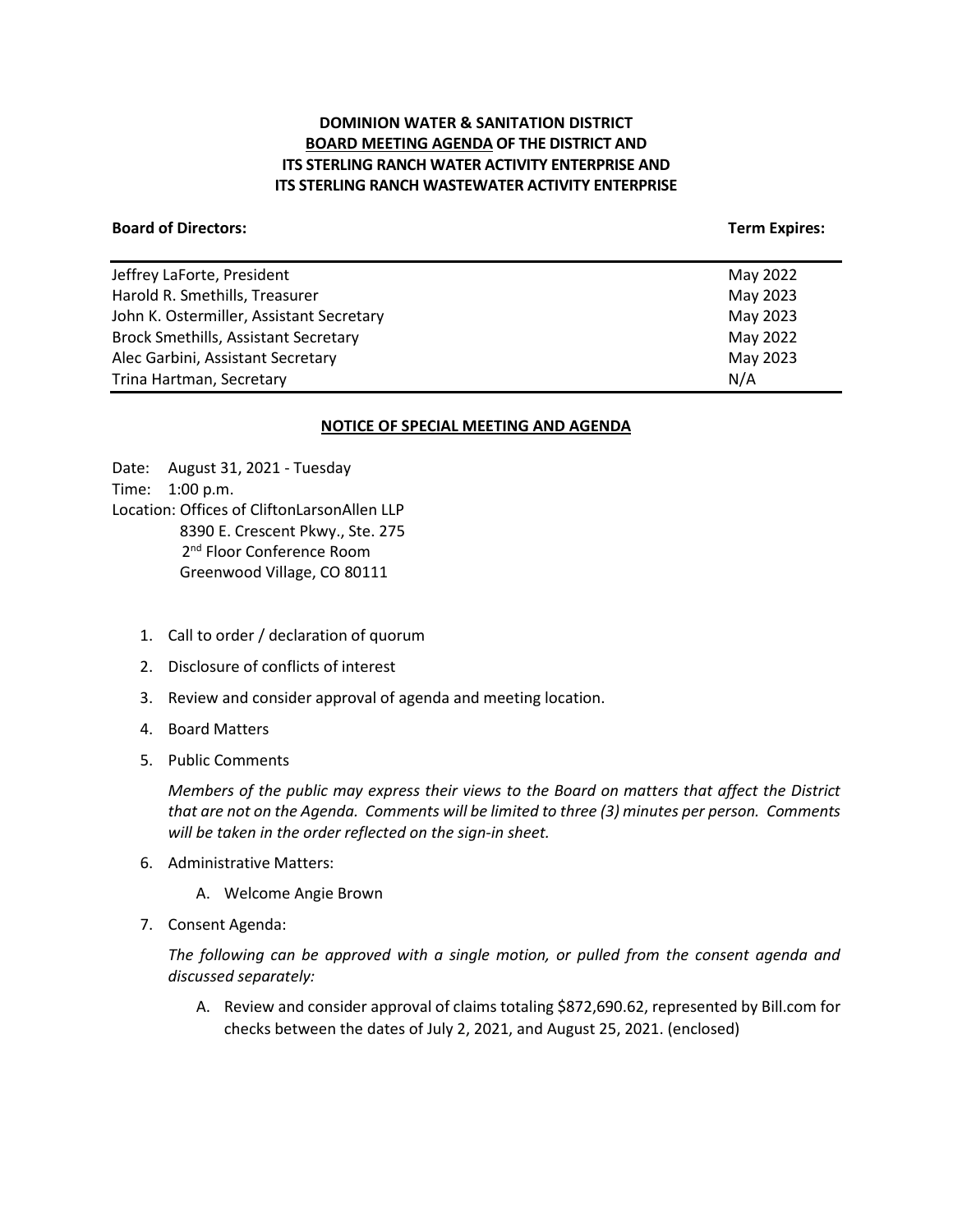- B. Review and consider approval of the Minutes of the July 16, 2021, Special Board Meeting and the Minutes from the August 17, 2021, Special Board Meeting (enclosed)
- C. Ratify approval of Work Orders Nos. 11 & 12 relating to the Master Service Agreement for the South Platte River intake known as the "West Side Conceptual Design" between the District, acting by and through its Sterling Ranch Water Activity Enterprise, and **Acuity, LLC** for an additional 12 hours of work, with a budget of **\$4,378.50**, bringing total budget to \$30,871.82 (enclosed)
- D. Ratify approval of Work Order No. 13 related to on-call services between the District, acting by and through its Sterling Ranch Water Activity Enterprise, and **Acuity, LLC** with a budget of **\$10,000** to consult on West Side Water Project as requested by the District and support efforts with other critical design and construction projects as requested. (enclosed)
- E. Ratify approval Change Order No. 27 to the Eastern Regional Pipeline Phase 1 & 2 Services contract with **Reynolds Construction, LLC** to extend the contract and continue efforts. (enclosed)
- F. Ratify approval Change Order No. 9 to the 2MG High Zone Tank Services contract with **Reynolds Construction, LLC** to extend the contract and continue efforts. (enclosed)
- G. Ratify approval of Independent Contractor Agreement with **High Country Hydrology, Inc.** for services to assist the District to develop a strategy to meet level-of-service goals for its customers through build-out. (enclosed)
- 8. Financial Matters:
	- A. Review and discuss Draft 2022 Budget (to be distributed)
	- B. Consider the adoption of a Resolution authorizing the General Manager to approve certain expenditures that are within the annually budgeted expenses set by the Board and that comply with the relevant Board-approved work plan, not to exceed \$30,000. (enclosed)
- 9. Monthly Operations Report: (enclosed)
	- A. Water Activity Enterprise
		- i. Ratify approval of District commitment to work with Louviers. (enclosed)
		- ii. Discuss status of the High Zone Pump bidding
	- B. Wastewater Activity Enterprise
		- i. Discuss status of the Heritage Village Lift Station
		- ii. Status update on design progress for the CBWRF
- 10. Consultant Agreements and Work Orders/ Change Orders:
	- A. Work Order Summary Sheet. (to be distributed)